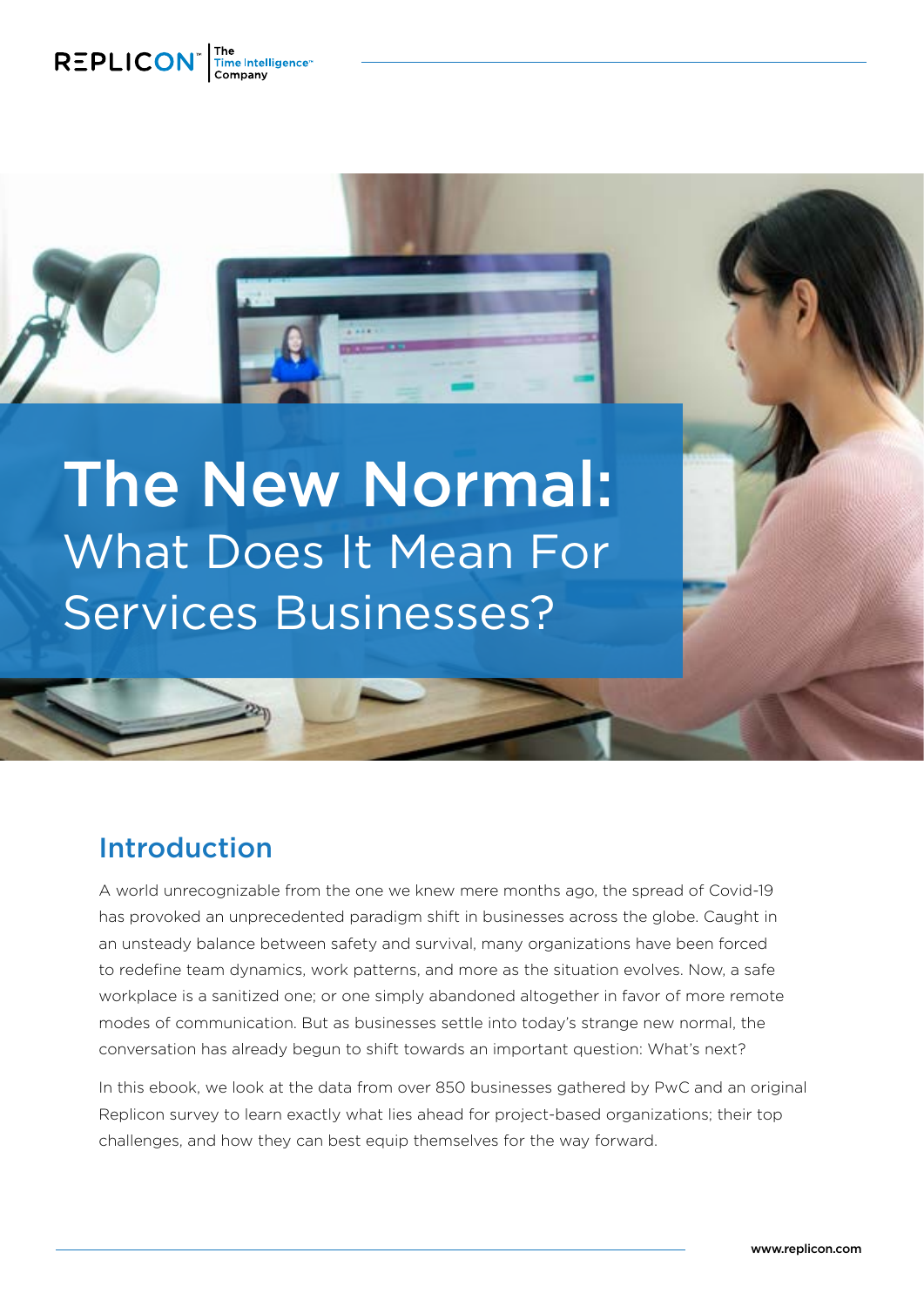## The biggest challenges to business continuity

When asked about the greatest challenge affecting business continuity planning (BCP), businesses responded with a plethora of concerns:

- � The most common response, at 29%, was that their environment was simply not equipped for remote work.
- � In second, at 24%, businesses reported similarly: that their infrastructure was unsuitable for allowing employees to work from home.
- � Some (20%) found they lacked the time to mobilize properly, while others (12%) are contending with clients that will not allow off-site operations in the interest of data privacy.
- � While the bulk of BCP challenges fell into logistical territory, at least 23% struggled to maintain productivity as a result of sheer panic and general hysteria - highlighting the importance of protecting employee mental and emotional wellbeing during this unprecedented health crisis.

Needless to say, as most project-based organizations move towards remote modes of communication, this can introduce complications down the line - both in light of Covid-19, and in overall workplace modernization objectives.



### What are your major BCP challenges?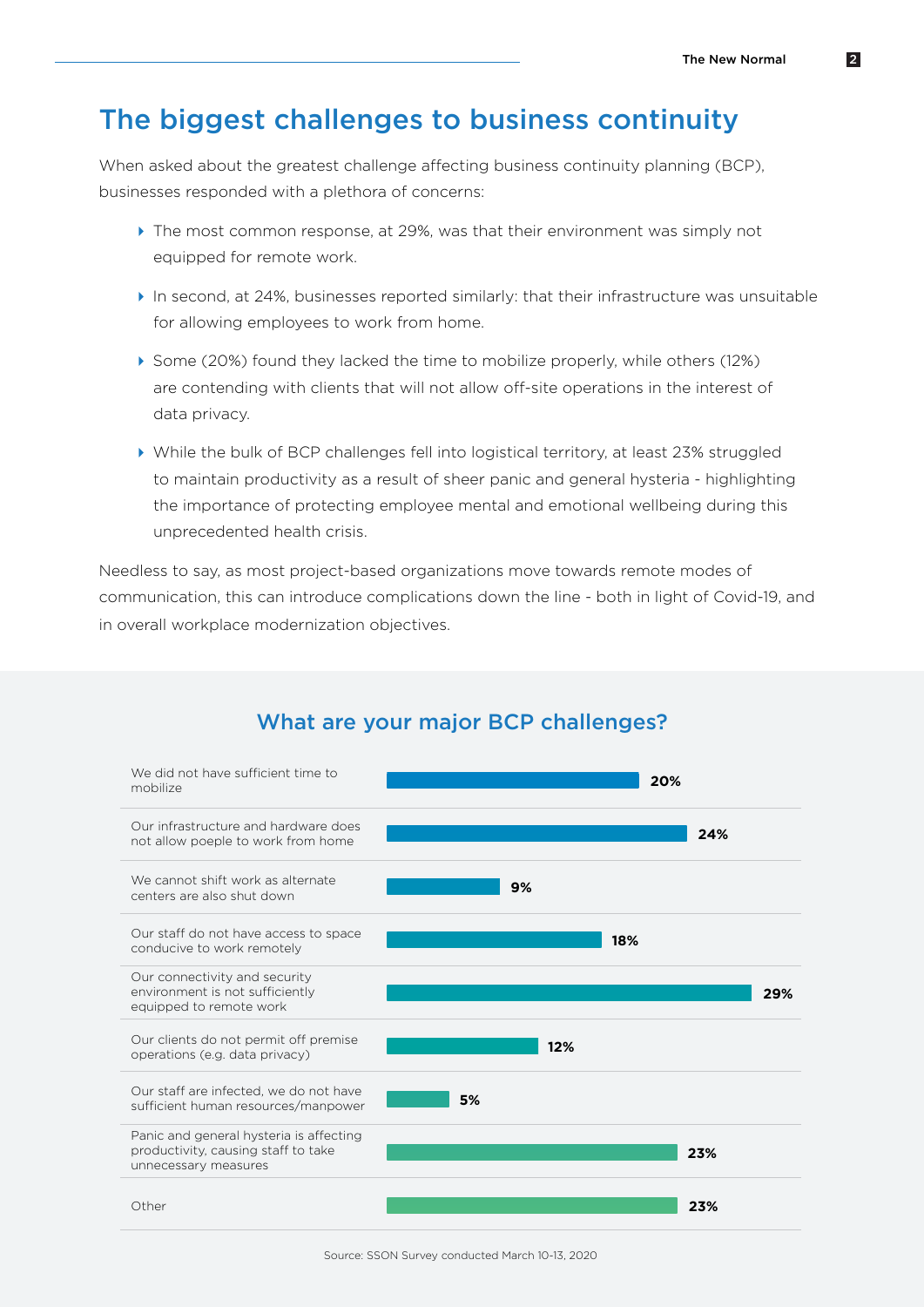# How are businesses planning to bring operations back to normal?

As companies consider how and when to reopen work sites, a return to "normal" as we know it may still be a ways off. When asked what measures they planned on implementing to begin bringing workers back, most approaches vacillated between modifications on-site and within their tools and ecosystems:

- � Nearly half at 48% said they plan to accelerate digitalization, automation and other new ways of working, among other remote initiatives.
- ▶ 76% plan to change safety measures and requirements.

These findings only underscore the growing importance of digital transformation as a necessary step in workforce modernization. An attractive concept before, organizations may find that they have less of a choice in a post-coronavirus market; adapting out of necessity and implementing automation and intelligent workflows proactively before they find themselves falling behind.





[www.pwc.com/gx/en/issues/crisis-solutions/covid-19/global-cfo-pulse.html](https://www.pwc.com/gx/en/issues/crisis-solutions/covid-19/global-cfo-pulse.html)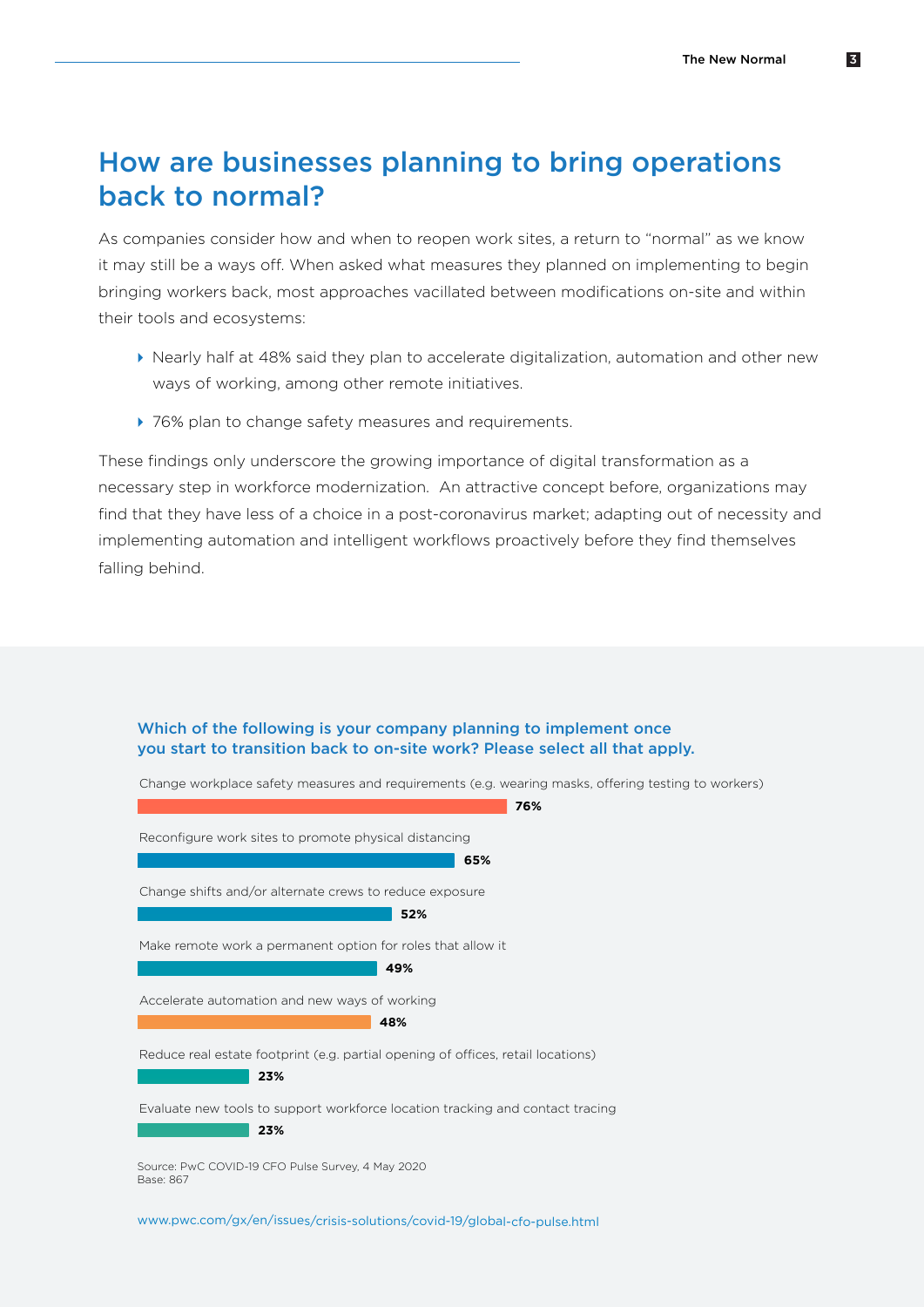Either way, CFOs remain optimistic. A majority, at 70%, feel confident in their ability to provide a safe working environment for employees returning to the workplace, and 75% believe they have the capacity to meet customers' safety expectations as well. The success of these measures will naturally depend heavily on the comfort and appeasement of returning employees, and business leaders should anticipate objection, uneasiness, and uncertainty throughout the process. Many organizations (49%) are considering making remote work a permanent option for roles that support it.

# What does this mean for project-based organizations?

At Replicon, we asked over 150 services and project-based businesses from across the globe to name the greatest challenges they anticipated in managing a remote workforce, and the results were illuminating. The largest concerns were not so different from those we routinely saw pre-pandemic.

- ▶ At 31%, many believed that they may face issues with forecasting, future project and resource planning.
- � Timesheet, billing, and payroll errors caused by manual processes (27%) also made the list.
- � Tracking remote or WFH employee project time (21%) and lacking real-time insight into costs and billing (20%) followed close behind.

On the whole, services businesses are grappling with familiar concerns, exacerbated by a surging remote workforce. Despite 85% of CFOs anticipating a reduction in revenue as a result of the current crisis, efforts to advance digitalization and automation initiatives have not flagged - it's clear that owning complete visibility into ongoing project progress remains a top priority.

### Top Global Challenge Around Managing Projects With Remote Workers

Forecasting, future project bids and resourcing issues Manual processes causing timesheet & billing/payroll errors No real-time insight of budget vs actuals for costs & billing Tracking remote/wfh employee project time is a challenge

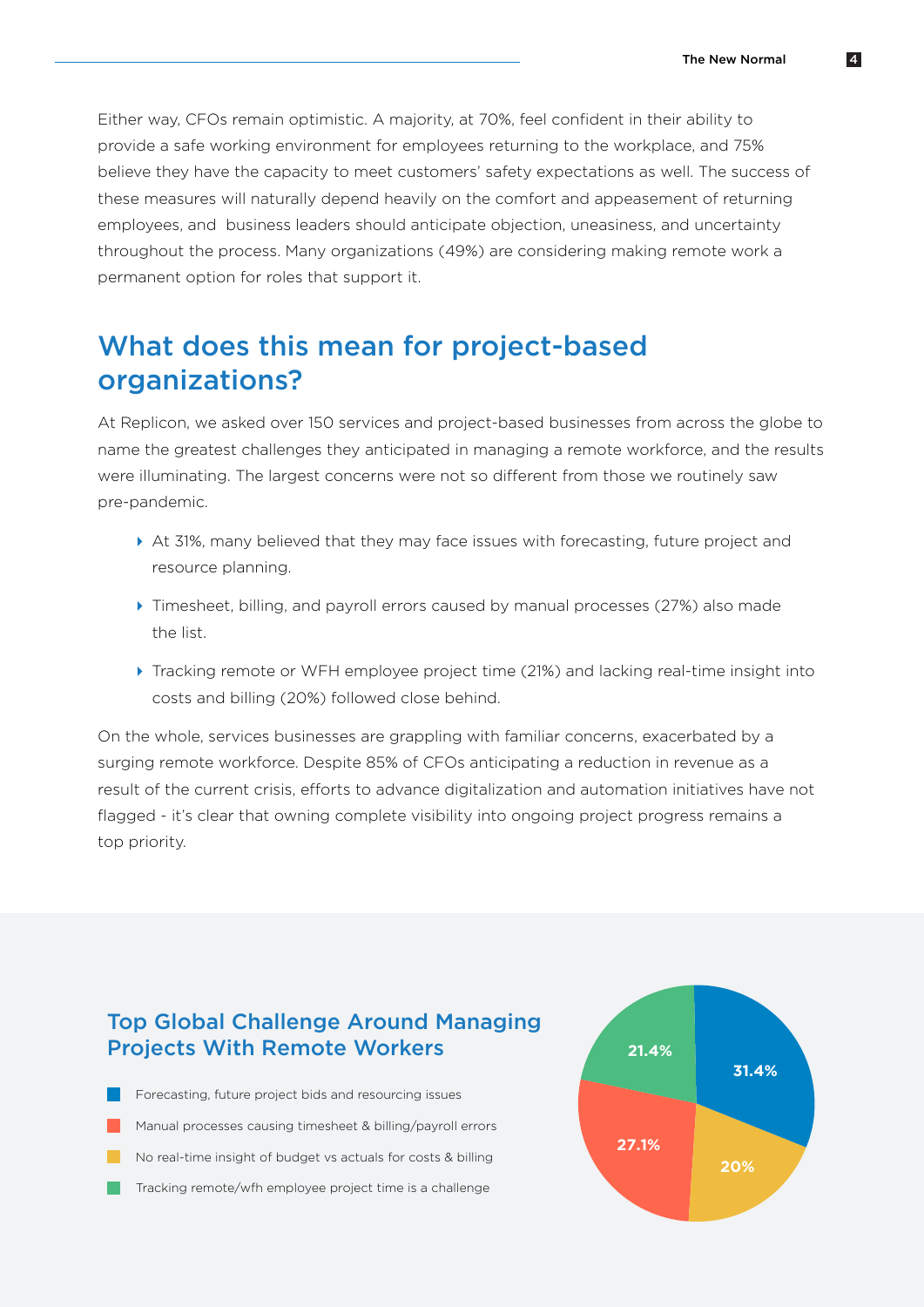## The top challenge around managing projects with remote workers - business leaders vs. middle managers

Examining the who, where, and what of these challenges provides further insight into projectbased business prerogatives as they evaluate next steps. When respondents were separated into their respective designations, C-level (37%) and senior leadership (58%) overwhelmingly identified future project bids and resourcing issues as the greatest project management challenge with remote workers. Staff, on the other hand, ranked the tracking of project time on top. With each position playing an equally important role in a services organization, CFOs and other business leaders will have to consider these competing concerns and priorities from each level for a successful recovery process moving forward.



### Top Challenge Around Managing Projects With Remote Workers by Title

Tracking remote/wfh employee project time is a challenge

No real-time insight of budget vs actuals for costs & billing

Manual processes causing timesheet & billing/payroll errors

Forecasting, future project bids and resourcing issues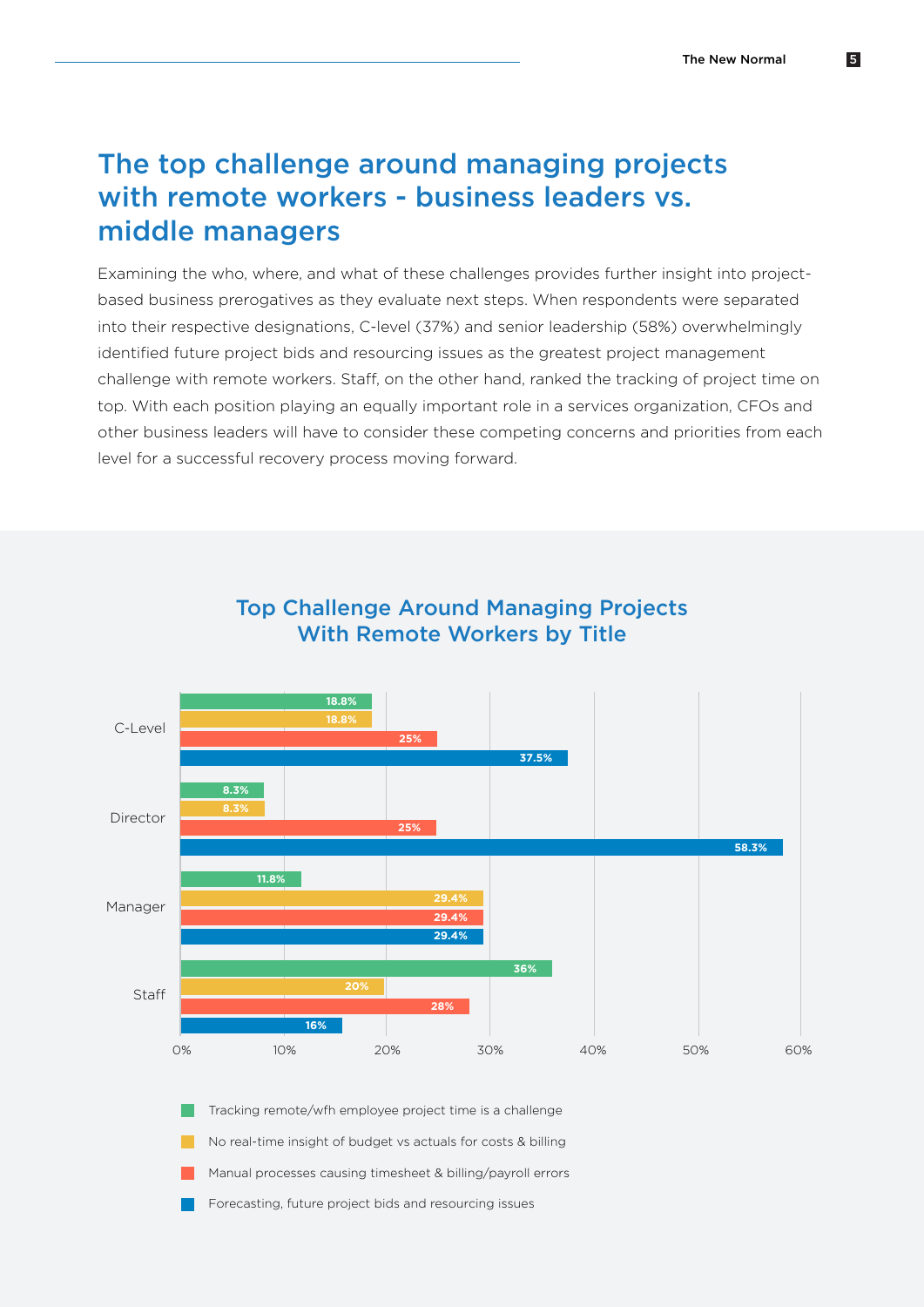# The top challenge around managing projects with remote workers, by business size, and region

Looking at businesses based on size, the survey reveals more valuable perspectives. Again, forecasting and resource planning figure prominently as a top challenge in managing projects remotely; in this instance especially among small (37%) and mid-market (34%) companies. At the enterprise level, however, remote project time tracking and errors caused by manual processes tie the highest at 31%. Historically, the larger a global business, the more time data becomes separated into numerous siloes, making it difficult to track project time and avoid timesheet, billing, and payroll errors. These mistakes can have huge implications, made all the worse by the current crisis affecting revenue.



### Top Challenge Around Managing Projects With Remote Workers by Business Segment

No real-time insight of budget vs actuals for costs & billing **Forecasting, future project bids and resourcing issues** 

The same survey with respect to global regions tells yet another story. In North America, Europe, and the Asia-Pacific, impressions differ greatly. Each challenge listed is more or less balanced in North America, with one-third of respondents reporting the most concern with manual project time tracking processes causing errors, while half of those surveyed in Europe claiming forecasting, future project bids and resource planning hold the most risk. In the Asia-Pacific region, on the other hand, 50% claimed their greatest challenge around managing projects remotely was no real-time visibility into estimates versus actuals. As globalization continues to increase across industries, organizations with locations and teams spread throughout multiple regions will face many such challenges that require them to carefully anticipate, plan, and solve for.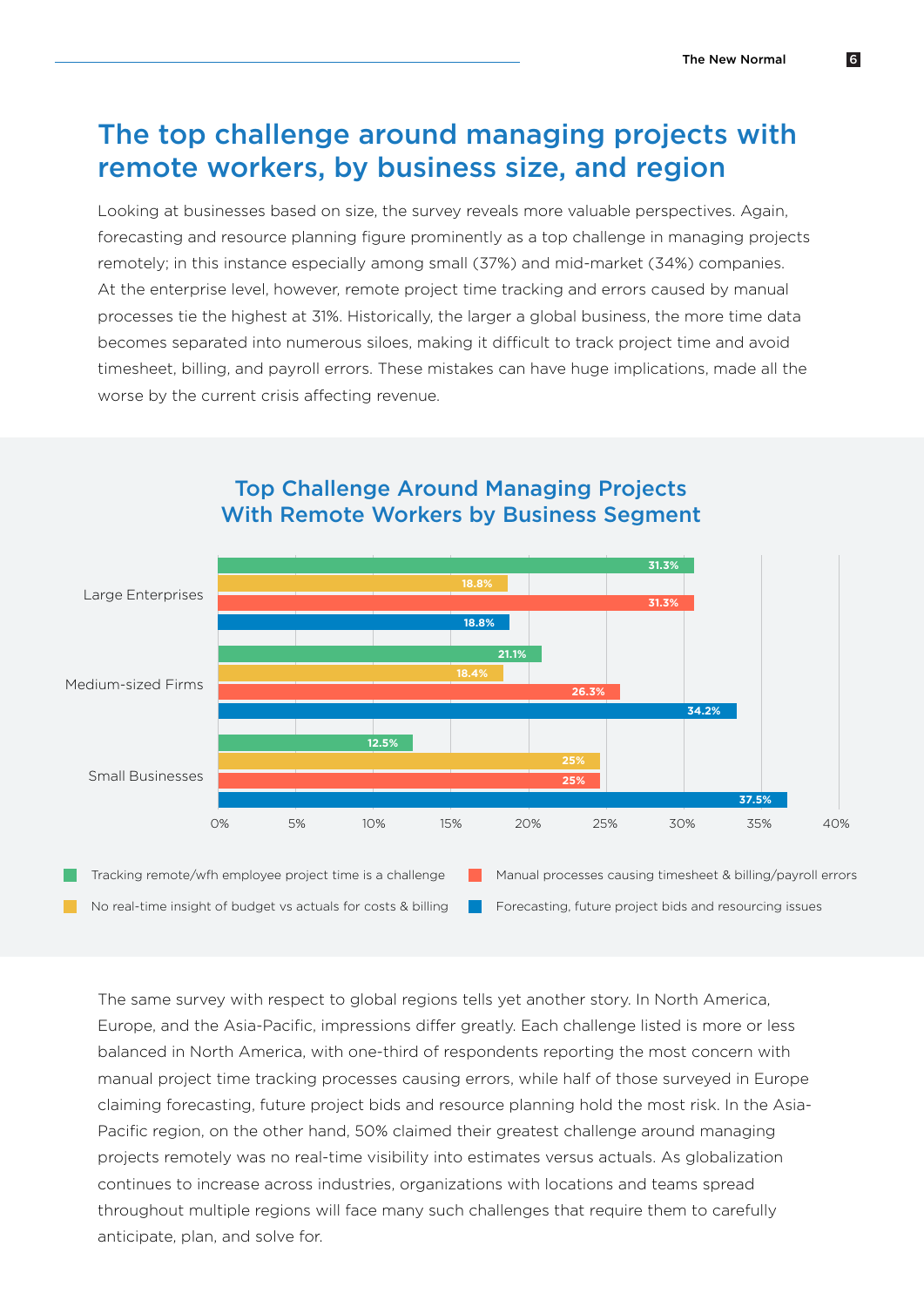

### Top Challenge Around Managing Projects With Remote Workers for North America

### Top Challenge Around Managing Projects With Remote Workers for Europe



### Top Challenge Around Managing Projects With Remote Workers for Asia-Pacific

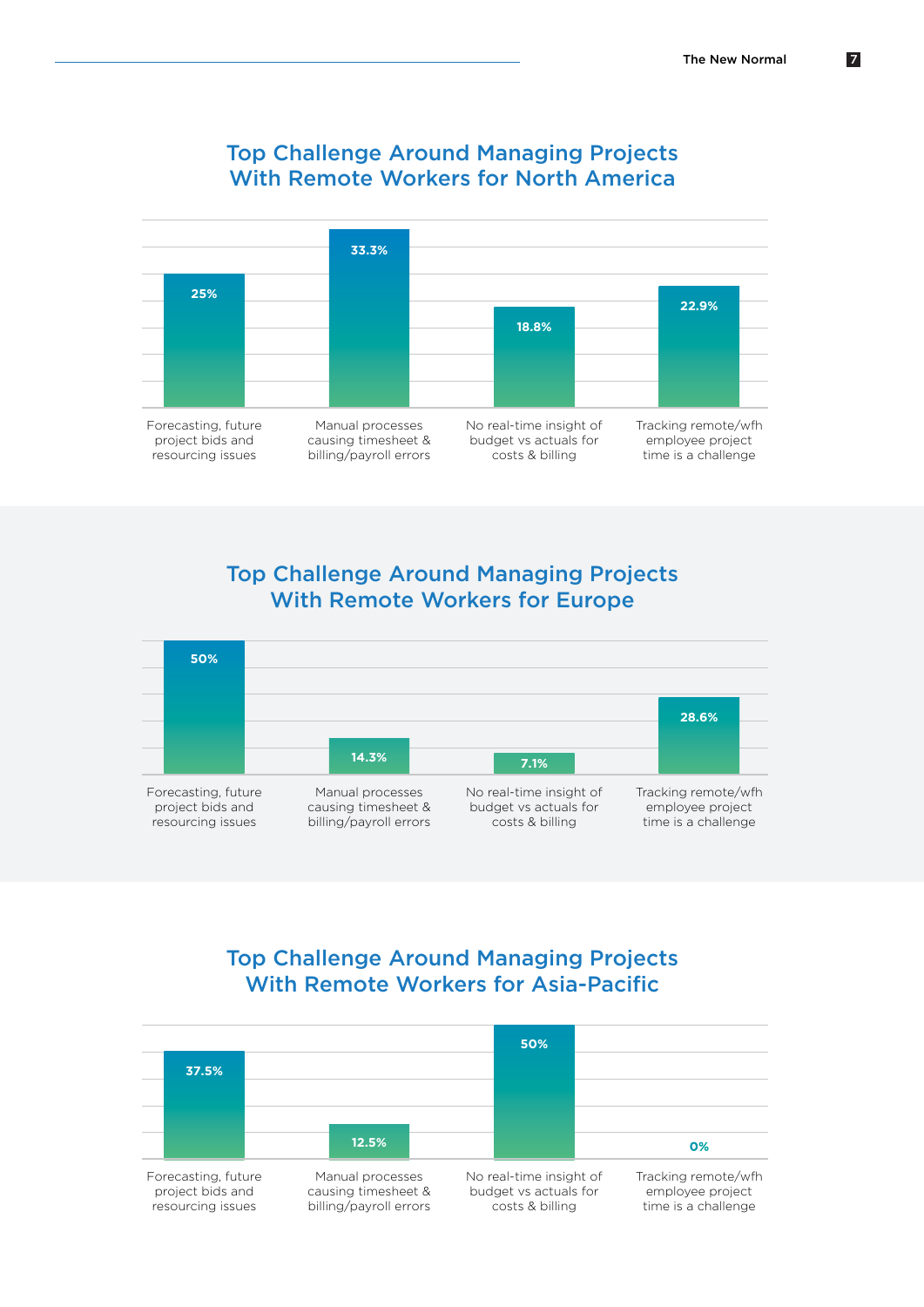# Accommodating the new normal: A services and project-based business transformation

What can we take from all of this data? Business continuity planning suffered from inadequate remote environments and infrastructure, but there was no distinct consensus on the greatest challenge facing remote project management. As confident as CFOs were in returning to normal, the path seems worryingly nonlinear.

Fortunately, the solution is simple. Each of these challenges are important in ensuring a successful recovery process, and those businesses recognizing the importance of a complete digital transformation have cracked the code. Here are some fundamental capabilities services leaders should consider on the path to a post-covid-19 normal:

1. Cloud-based and configurable SaaS - Organizations leveraging SaaS are well aware of the advantages a cloud delivery model can enable. Configurable options allow services organizations to localize to requirements, scale, and offer enhanced security. Combined, SaaS and configurability are a powerful asset to businesses across the globe, and doubly so for those struggling to transition to a remote workforce.



**I** look at moving to the cloud as a basic requirement to run a business, irrespective of size to take care of the growth, and the ability to keep growing.  $\Box$ 

Srinivasan Suresh Kumar Controller and Director of Global Operations, Systech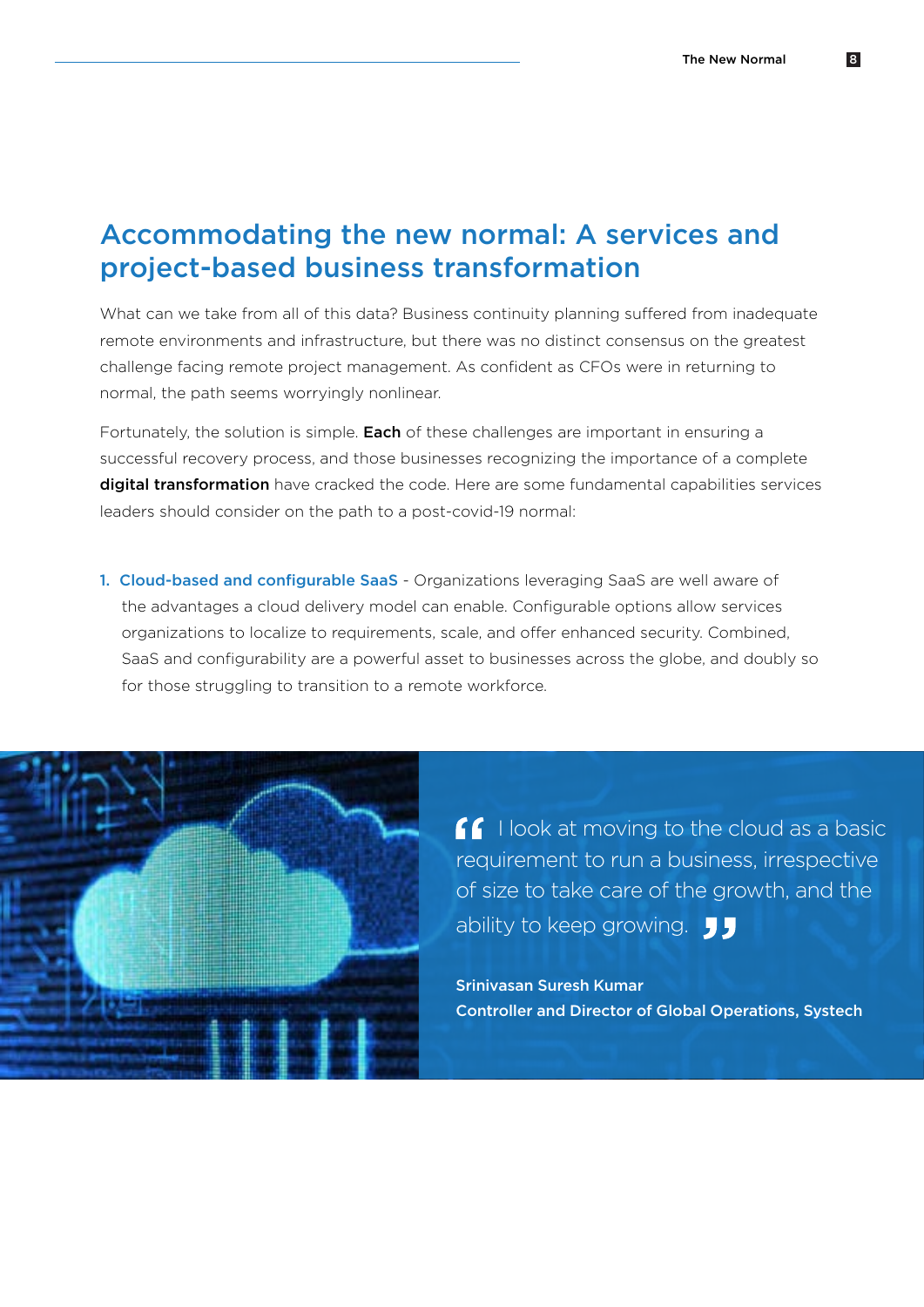2. Mobile-first technology - Ensuring that remote and mobile workers on projects can be tracked with 100% visibility is crucial. Allowing for employees everywhere to capture accurate, up-to-date information makes all the difference - rather than waiting for data to come in, team members can reference real-time data to enhance collaboration, and managers can use the information they receive as it happens and use it to create the biggest impact on productivity.



**f** We needed a solution that offered mobile access and enabled real-time insight into time and attendance, not only for payroll purposes but to track time against projects. JJ

Ankur Dharmani Architecture and Infrastructure Manager, 2degrees

3. Plug and play capabilities to simplify digitalization - Organizations of all sizes rely on a number of systems such as payroll, HRMS, CRM, ERP, and more to keep things running smoothly day after day - and they need to play nice with each other. The ability to share critical employee project time and cost data within this ecosystem, whether it is cloud or on-prem, enables services businesses to streamline project and resource planning, billing, and revenue recognition.



**Leveraging Replicon, we were able to** develop a mobile, employee-friendly, frontend solution, without having to make any changes to our backend systems or incur any downtime on our other systems.  $\int \int$ 

Olcay Yilmaz Finance Director, Siemens Rail Automation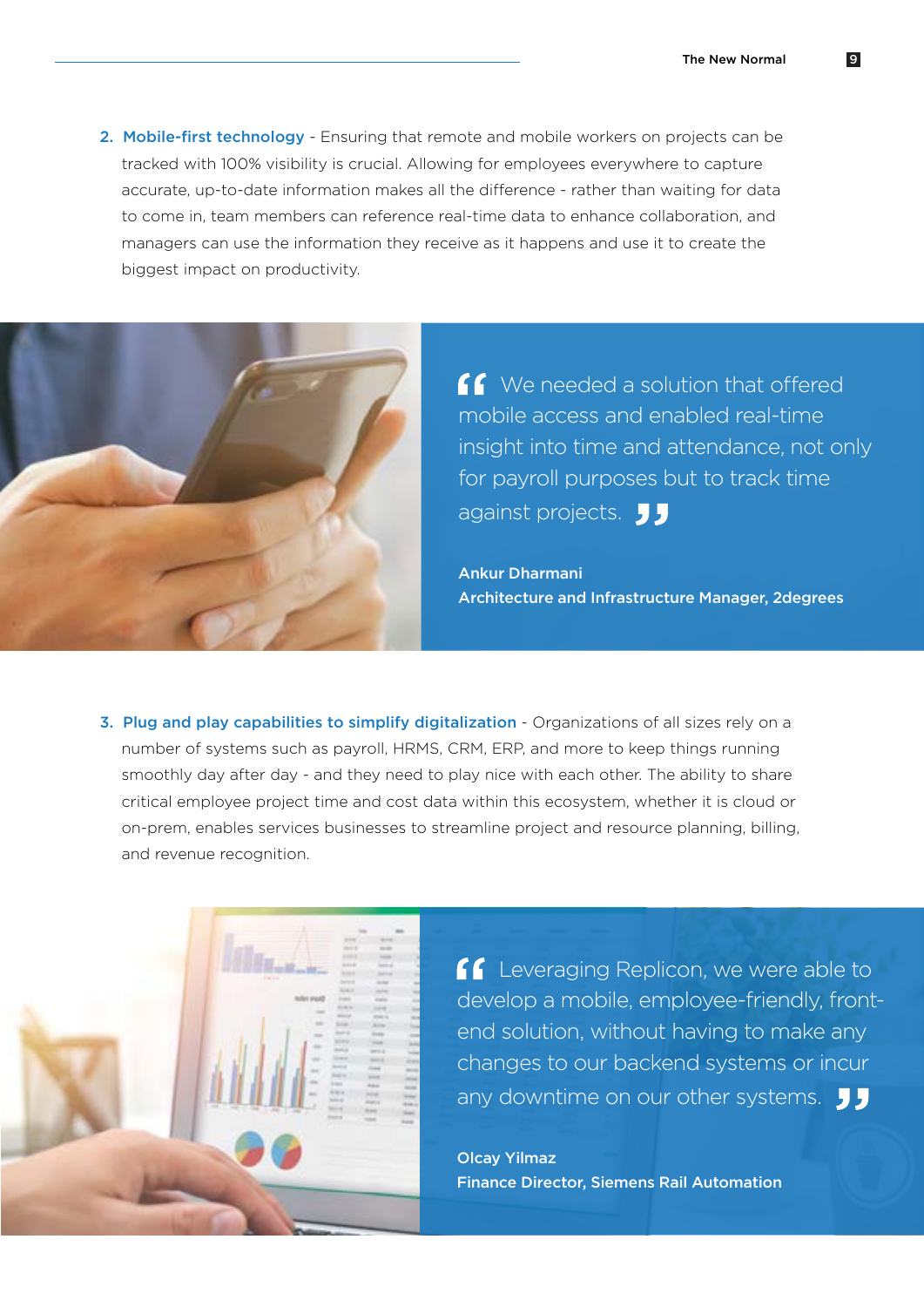4. Resource productivity and utilization - Effectively maximizing resource utilization within a services organization is among the most critical components of a successful business. Knowing who is available with the right skill set for the job can make or break any given project before it even begins. This way high-value resources can be mapped to high-revenue projects, and ensure an overall reduction in bench time for resources across the board.



**f** With the insight that we are getting, we can have productive discussions with employees about how work is performed, which drives additional efficiencies. **JJ** 

Tanja van Tuijn Professional Services Manager, CompuGroup Medical

5. Advanced analytics - Both holistic and granular representations of project data help businesses understand trends within key metrics such as WIP, utilization, margins, and more. Configurable reports can provide a consolidated view of the progress, metrics, and productivity to help manage budgets, costs, and resources without painstakingly searching for the information across departments and team members.



**As far as we're concerned,** Replicon is the single source of truth for Qual IT data.  $\Box$ 

Ranui Robertson Delivery Consultant, Qual IT